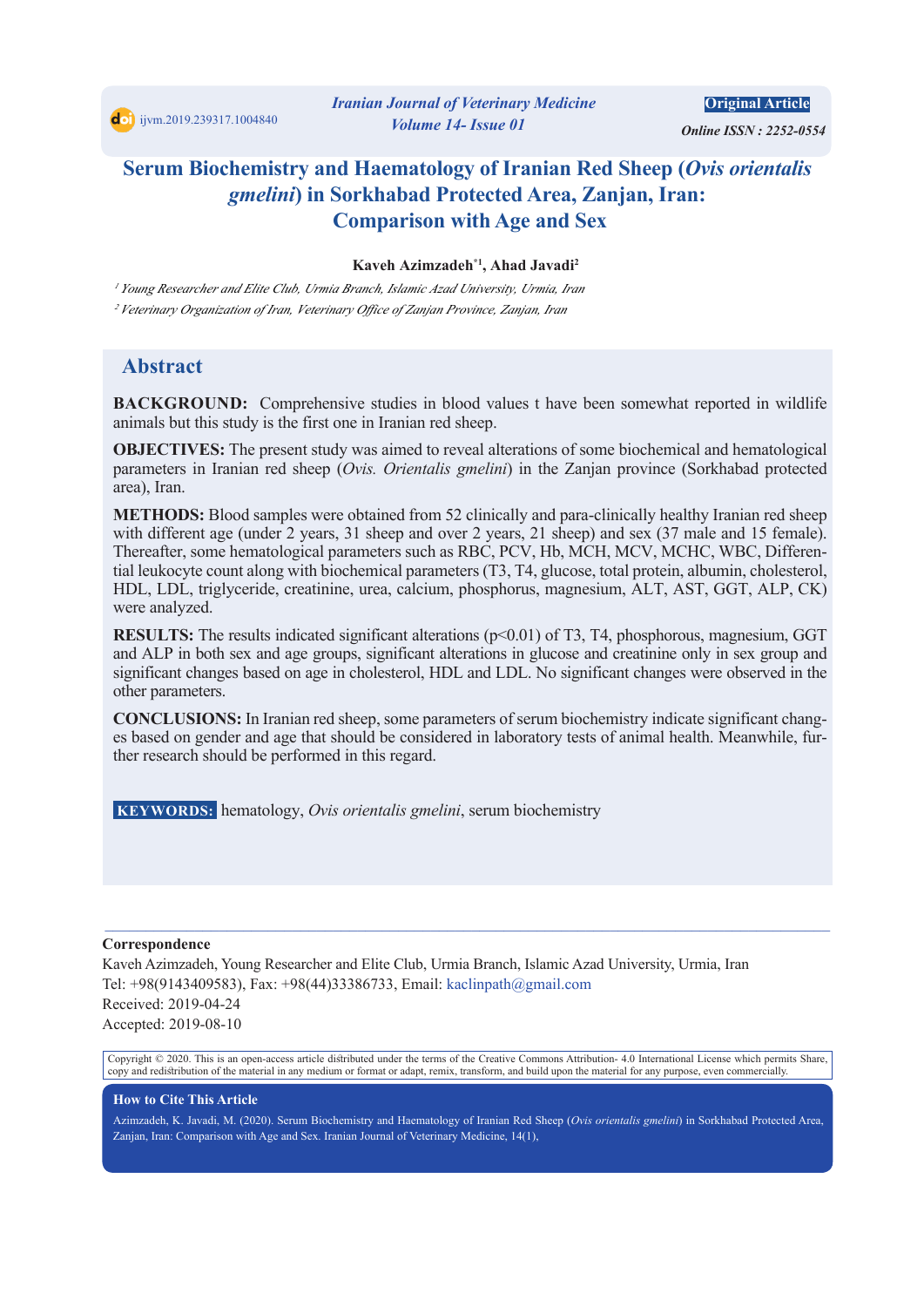# **Introduction**

Four breeds of Iranian wild sheep include *(Ovis. orientalis argali, Ovis. Orientalis* gmelini, Ovis. orientalis esphahanica and Ovis. orientalis laristanica) as well as Ovis. *Orientalis emelini* are the predominant breed flon) is an endangered species in Iran and ni (Iranian red sheep and/or Armenian mouin northwest of Iran. Ovis orientalis gmelliit is better that more attention be given to it (Mostaghni et al., 2005). The blood analysis may be applied to evaluate the physiological tions (Perez et al. 2003). For this purpose, it tion, disease, and other environmental condiimals, and may provide habitat quality, nutriand health conditions of domestic or wild anshould be compared with normal values or tions, stress, blood sampling method, season ent factors such as age, sex, nutrition condireference ones (Kaneko et al., 2008). Differand physical activity can influence on those intervals in many species (Ozarda 2016). In ical and haematological values of healthy this issue, determination of precise biochemwildlife animals is shown to be difficult in those populations.

Since the wild animals possess importance matology and biochemistry of wildlife an-<br>imals such as mouflons (for example ovis in veterinary medicine, more data from he-<br>matology and biochemistry of wildlife anin veterinary medicine, more data from heorientallis gmelini) are needed to prepare recommendations and interpretations for fered populations (Volmer and Hecht 2006). management and control of disease in the suf-In general, several studies have reported the haematological and biochemical parameters of captive wild sheep (Pošiváková et al., 2019; McDonald et al. 1981; Rathwa et al. 2017; Marco et al. 1998).

To our knowledge, this study is the first one to prepare some of haematological and serum biochemistry parameters in the Iranimay be utilized for monitoring the health parison of parameters with different age and tus of Iranian red sheep . Furthermore, comconditions and evaluation of metabolic stasex may assist us in better interpretation of blood parameters. This study was aimed to evaluate blood parameters of Iranian red sheep *(Ovis orientalis gmelini)* in Sorkhabad protected area with use of uniform capture method in those ones with sex and age variations.

# **Materials and Methods**

# **Study area and animals**

e an red sheep (*Ovis orientalis gmelini*) which<br>nay be utilized for monitoring the health<br>is conditions and evaluation of metabolic sta-<br>tus of Iranian red sheep . Furthermore, com-<br>parison of parameters with different ag ince (northwest of Iran) during May 2014. This study was conducted in Zanjan provited hunting region, located in the Sorkhabad The captive Iranian red sheep were in a limprotected area, Zanjan province, Iran. The able grass hay and occasionally, beans along nutrition conditions including, freely availsence of any blood parasite and egg parasites ination such as assessment of presence or abated through clinical and para-clinical examwith water. Animal health status was evaluin feces in 76 mouflons and finally 52 cases  $(37$  males and 15 females) were selected at the age of under 2 years and over 2 years.

# **sampling Blood**

ally restrained with relatively little stress and Before sampling, all animals were manuno tranquilizer was applied. The needed raw materials and devices for preparing blood samples such as centrifuge instrument were liters) were collected via the jugular vein and used in this study. Blood samples (ten millithen eight milliliters of blood was transferred to plain tubes for sera preparation and after standing for 20 min, were centrifuged 3000 rpm for 10 min in that location with the help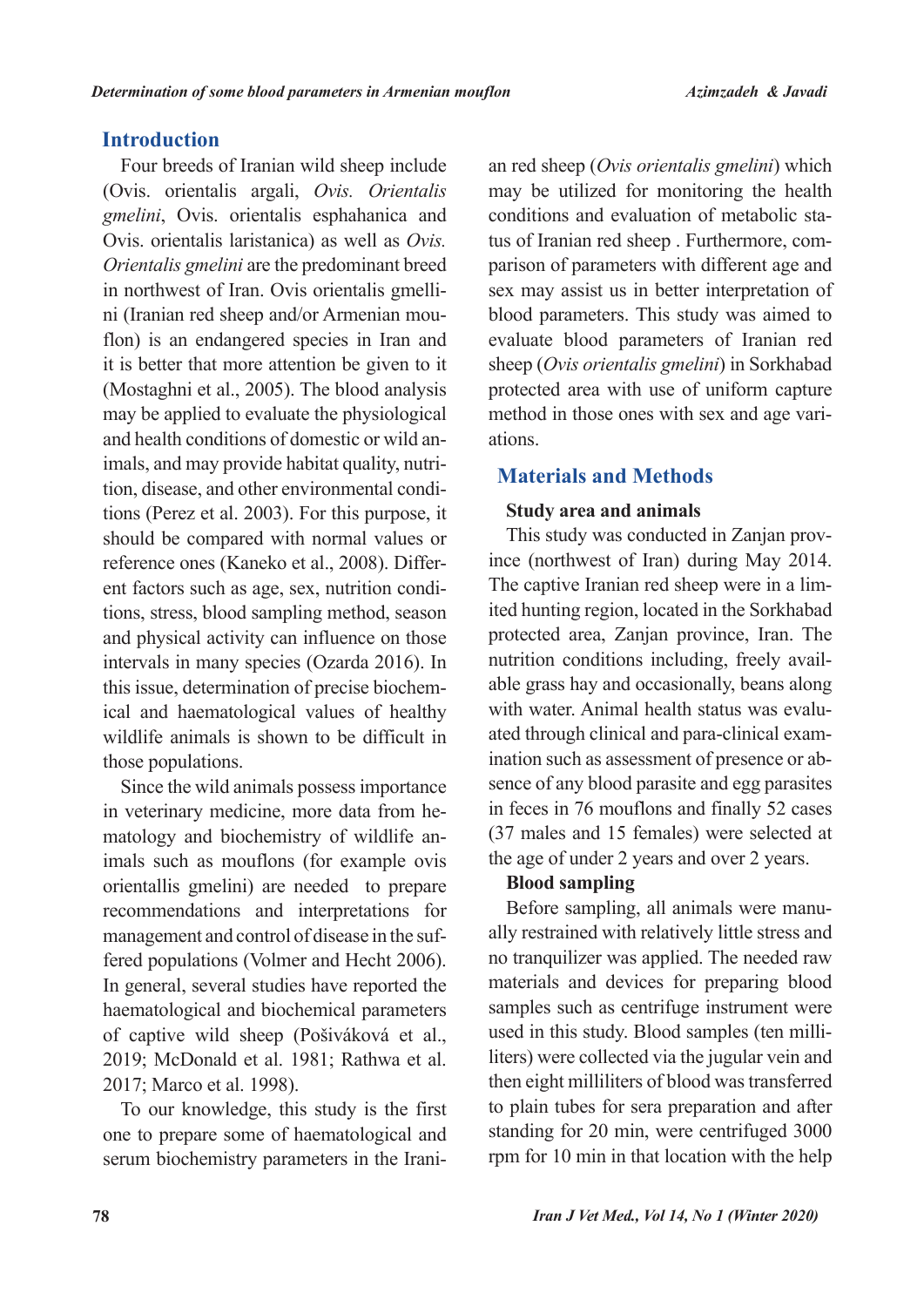of power supply. Remained two milliliters of whole fresh blood was anticoagulated with ethylene diamine tetra-acetic acid (EDTA) for hematology determination. Thereafter, all samples (sera and EDTA-contained blood samples) were transferred (with ice) to the laboratory during a one-hour period. All 52 ical parameters were analyzed in the same tained daily blood samples for haematologcases were sampled during one week and obday and all of sera were kept at -20 °C and eters analysis was manually performed by oratories of Zanjan. Haematological paramwere determined in the one of medical labstandard methods (Jain, 1993). Differential counts of leukocyte were carried out through Giemsa (5%)-stained blood films. Packed moglobin (MCH), Mean corpuscular volume cell volume (PCV), Mean corpuscular hae-(MCV), and mean corpuscular haemoglobin concentration (MCHC) were determined in mined by a cyanmethaemoglobin method. all samples. Haemoglobin (Hb) was deter-

 $cium$  (Ca), phosphorous (P), magnesium The sera parameters included T3, T4, cal- $(Mg)$ , urea, creatinine, glucose, total protein glyceride, high density lipoprotein (HDL), (TP), albumin (Alb), cholesterol (Chol), trilow density lipoprotein (LDL), aspartate ferase (GGT), alkaline phosphatase  $(ALP)$ transferase (ALT), gamma-glutamyl transamino transferase (AST), alanine aminoand creatine-kinase (CK). Serum T3 and T4 were measured using a Roche Co. Elecsys lected parameters were detected by (Pars iluminescence (ECL) method and other se-2010 in accordance with the electrochemtachi-917 Auto analyzer (Japan). It is worth Azmoon Co. kits, Tehran, Iran) using a Himentioning that, serum HDL and LDL were detected based on precipitation method.

### **Data statistical analysis**

Statistical analysis was accomplished in all analyses. The Mean  $\pm$  SD was determined and for comparing male Iranian red sheep der  $2$  years of age with over  $2$  year ones, with female ones and to compare those undata results were analyzed with Wilcoxon tute Inc., Cary, NC, USA). In addition, the rank-sum test through SAS v9.1 (SAS Instisignificance level was specified at  $(p \le 0.01)$  $(Didara et al., 2011).$ 

### **Results**

All data as hematological and biochemical parameters in the healthy Iranian red sheep are revealed in Tables 1 and 2. As regards nificant changes ( $p<0.01$ ) were obtained in hematological alterations (Table 1), no sigthose parameters based on sex and age. In terms of serum biochemistry, remarkable changes  $(p<0.01)$  were observed. Thyroid hormones (T3 and T4) were significantly higher  $(p<0.01)$  in male group than female ones and over 2 years' group compared with under 2 years. In both sex and age, notable rous, magnesium, GGT and ALP. Based on alterations ( $p<0.01$ ) were shown in phosphosex category, significant changes  $(p<0.01)$ nine. According to age category, alterations were observed only in glucose and creatinificant changes were indicated in all groups. able. Finally, in the other parameters, no sigof cholesterol, HDL and LDL were consider-

### **Discussion**

In present study, in parameters based on age and sex, no significant changes were revealed in all haematological parameters. Rathwa et al. (2017) reported no difference in the sex in MCH and WBC in indigenous sheep which is consistent with our study based on sex. In terms of leukocytes, no sta-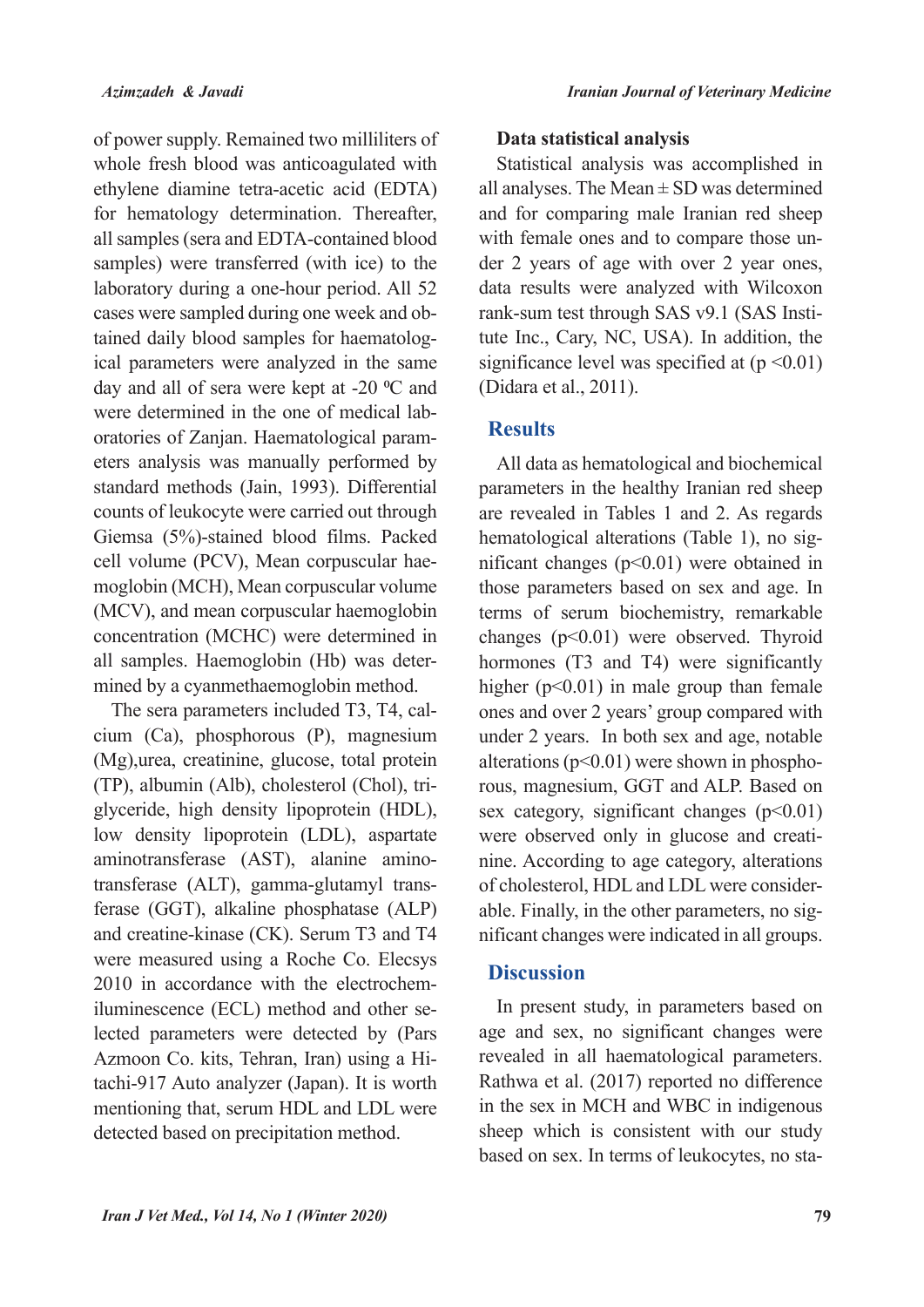|                   |                          |                     |                   | bin, RBCs red blood cells, WBCs white blood cells, Neut neutrophils, Lym lymphocytes, Mono monocytes, Eos eosinophils, Baso basophils) |                    |                  |                                       |                      |                             |                    |                                      |                    |
|-------------------|--------------------------|---------------------|-------------------|----------------------------------------------------------------------------------------------------------------------------------------|--------------------|------------------|---------------------------------------|----------------------|-----------------------------|--------------------|--------------------------------------|--------------------|
| Number<br>animals | PCV<br>$\textcircled{1}$ | $\frac{1}{2}$<br>ЭH | $(10^{12}$<br>RBC | <b>MCV</b><br>$\bigoplus$                                                                                                              | <b>MCH</b><br>(pg) | MCHC<br>(g/d)    | (10 <sup>9</sup> /I)<br><b>WBC</b>    | Neutrophil<br>$(\%)$ | Lymphocyte<br>$\mathcal{E}$ | Monocyte<br>$(\%)$ | Eosinophil<br>$\mathcal{E}$          | Basophil<br>$(\%)$ |
|                   | $0.44 \pm 0.01$          | $15.81 + 5.8$       | $11.1 \pm 0.5$    | $38.25 + 3.50$                                                                                                                         | $14.2 \pm 1.26$    | 39.5±7.8         | $7.32 \pm 1.12$                       | $26.12 \pm 2.11$     | $70.56 \pm 4.12$            | $2.19 \pm 0.42$    | $1.55 \pm 0.12$                      | $0.12 \pm 0.02$    |
|                   | $0.43 \pm 0.02$          | $13.61 + 5.1$       | $11.4 \pm 0.7$    | $36.41 + 2.5$                                                                                                                          | $13.68 \pm 0.87$   | $38.95 + 9.1$    | $8.15 \pm 1.49$                       | $27.64 \pm 1.2$      | $68.84 \pm 3.18$            | $2.52 \pm 0.68$    | $1.41 + 0.10$                        | $0.13 \pm 0.01$    |
|                   | 0.941                    | 0.047               | 0.0854            | 0.048                                                                                                                                  | 0.0671             | 0.0643           | 0.0649                                | 0.0629               | 0.0511                      | 0.0883             | 0.0819                               | 0.0765             |
|                   | $0.44 \pm 0.03$          | $14.1 \pm 11.5$     | $11.2 \pm 0.65$   | 34.56±3.27                                                                                                                             | 13.49±1.55         | $39.73 \pm 11.6$ | $8.22 \pm 1.81$                       | $25.81 \pm 2.12$     | 69.72±3.42                  | $3.13 \pm 0.11$    | 1.68±0.18                            | $0.14 \pm 0.01$    |
|                   | $0.39 + 0.01$            | 13.76±4.2           | $10.5 + 0.9$      | $36.81 \pm 1.82$                                                                                                                       | $14.32 \pm 0.71$   | 38.54±12.3       | $7.33 \pm 1.42$                       | $26.59 + 2.24$       | 71.19±2.19                  | $2.28 + 0.33$      | $1.52 \pm 0.09$                      | $0.12 \pm 0.04$    |
|                   | 0.0341                   | 0.0854              | 0.0873            | 0.0489                                                                                                                                 | 0.0763             | 0.0753           | 0.0789                                | 0.0873               | 0.0517                      | 0.0809             | 0.0854                               | 0.0805             |
|                   |                          |                     |                   | Table 2. Mean $\pm$ SD of serum biochemical factors of captive wild sheep (Ovis orientalis gmelini) in Zanjan, Iran.                   |                    |                  |                                       |                      |                             |                    |                                      |                    |
|                   | Number of                | F3                  | T4                | Glucose                                                                                                                                | Total Protein      |                  | Albumin                               | Cholesterol          | HDL                         |                    | TUT                                  | Triglyceride       |
| animals           |                          | (ng/ml)             | $(\mu g/dl)$      | (mg/dl)                                                                                                                                | $\frac{g(d)}{g}$   |                  | $\left( \mathbb{P}^{\otimes} \right)$ | (mg/dl)              | (mg/dl)                     |                    | $(\mathrm{mg}(\mathrm{d}\mathrm{l})$ | (mg/dl)            |
| 37                |                          | $1.23 \pm 0.3$      | $4.87 + 0.9$      | $108.25 \pm 7.26$                                                                                                                      | $7.24 \pm 1.02$    |                  | $4.03 + 0.2$                          | $139.62 \pm 11.8$    | $27.22 \pm 6.51$            |                    | $38.82 \pm 3.15$                     | 53.46±3.52         |
| 15                |                          | $2.69 + 0.8$        | $2.27 \pm 0.3$    | $72.12 + 3.52$                                                                                                                         | $7.39 + 0.6$       |                  | $3.86 \pm 0.3$                        | $136 + 5.1$          | $29.15 + 4.82$              |                    | $36 + 4.39$                          | 57.71±4.68         |
|                   |                          | 0.034               | 0.038             | 0.003                                                                                                                                  | 0.078              |                  | 0.066                                 | 0.054                | 0.051                       |                    | 0.055                                | 0.047              |
| $\overline{31}$   |                          | $0.71 + 0.3$        | $1.15 \pm 0.2$    | $76.32 + 3.59$                                                                                                                         | $6.92 \pm 0.53$    |                  | $4.19 \pm 0.31$                       | $93.63 + 4.6$        | $16.23 \pm 2.11$            |                    | $17 + 2.86$                          | 48.94±3.79         |
|                   |                          |                     |                   |                                                                                                                                        |                    |                  |                                       |                      |                             |                    |                                      |                    |

| ֠                        |
|--------------------------|
|                          |
| I                        |
|                          |
|                          |
| ١                        |
|                          |
|                          |
| $\overline{a}$           |
| I                        |
|                          |
|                          |
|                          |
|                          |
|                          |
|                          |
| $\overline{\phantom{a}}$ |
|                          |
|                          |
|                          |
| $\overline{a}$           |
| l                        |
|                          |
|                          |
|                          |
| ļ                        |
| ן<br>ג<br>۱              |
| ֚֘                       |
| í                        |
| I                        |
| io                       |

| Gender        | Number of |                | $F_4$          | Glucose                                         | <b>Total Protein</b>                | Albumin                             | Cholesterol      | $\begin{array}{c} \mathrm{HDL} \\ (\mathrm{mg/dl}) \end{array}$ | TUT           | Triglyceride                  |
|---------------|-----------|----------------|----------------|-------------------------------------------------|-------------------------------------|-------------------------------------|------------------|-----------------------------------------------------------------|---------------|-------------------------------|
| and age       | animals   | (ng/ml)        | $(\mu g/dl)$   | $\left(\mathrm{mg}/\mathrm{d}\mathrm{l}\right)$ | $(\mathrm{g}/\mathrm{d}\mathrm{l})$ | $(\mathrm{g}/\mathrm{d}\mathrm{l})$ | $({\rm mg/dl})$  |                                                                 | (mg/dl)       | $\left(\textrm{mg/dl}\right)$ |
| Male          |           | $1.23 \pm 0.3$ | $4.87 + 0.9$   | $108.25 \pm 7.26$                               | $7.24 \pm 1.02$                     | $4.03 + 0.2$                        | 139.62±11.8      | $27.22 \pm 6.51$                                                | 38.82±3.15    | 53.46±3.52                    |
| Female        |           | $2.69 = 0.8$   | $2.27 + 0.3$   | $72.12 + 3.52$                                  | $7.39 + 0.6$                        | $3.86 \pm 0.3$                      | $136 + 5.1$      | $29.15 + 4.82$                                                  | $36 + 4.39$   | 57.71±4.68                    |
| $p \le 0.01$  |           | 0.034          | 0.038          | 0.003                                           | 0.078                               | 0.066                               | 0.054            | 0.051                                                           | 0.055         | 0.047                         |
| Under 2 years |           | $0.71 \pm 0.3$ | $1.15 \pm 0.2$ | $76.32 + 3.59$                                  | $6.92 \pm 0.53$                     | 4.19±0.31                           | $93.63 + 4.6$    | $16.23 \pm 2.11$                                                | $17 = 2.86$   | 48.94±3.79                    |
| Over 2 years  |           | $1.89 + 0.6$   | 4.58±0.5       | $73.15 + 4.28$                                  | $7.39 + 0.43$                       | $4.35 \pm 0.23$                     | $126.4 \pm 10.3$ | $24.62 + 3.41$                                                  | $29 \pm 3.14$ | $52.47 \pm 2.81$              |
| $p \le 0.01$  |           | 0.039          | 0.014          | 0.049                                           | 0.068                               | 0.066                               | 0.017            | 0.024                                                           | 0.028         | 0.041                         |

|                   |                      |                       |                 |                    |                       |                      | Table 2 (continued). Mean $\pm$ SD of serum biochemical factors of captive wild sheep (Ovis orientalis gmelini) in Zanjan, Iran. |                   |                  |                    |                    |
|-------------------|----------------------|-----------------------|-----------------|--------------------|-----------------------|----------------------|----------------------------------------------------------------------------------------------------------------------------------|-------------------|------------------|--------------------|--------------------|
| and age<br>Gender | Number of<br>animals | Creatinine<br>(mg/dl) | (mg/dl)<br>Urea | Calcium<br>(mg/dl) | Phosphorus<br>(mg/dl) | Magnesium<br>(mg/dl) | (U/L)<br>AST                                                                                                                     | (III)<br>ALT      | (11)<br>GGT      | (III)<br>ALP       | (III)<br>g         |
| Male              |                      | $1.31 \pm 0.56$       | $17.6 + 3.8$    | $4.21 \pm 0.15$    | $2.25 \pm 0.16$       | $4.81 \pm 0.08$      | $219.23 + 39.28$                                                                                                                 | $38.32 \pm 11.10$ | $69.86 \pm 9.25$ | $171.64 \pm 23.41$ | $356.21 + 41.02$   |
| Female            |                      | $0.54 \pm 0.12$       | $16.1 \pm 2.1$  | $3.82 \pm 0.11$    | $4.53 \pm 0.42$       | $2.73 \pm 0.06$      | $212.52 + 30.21$                                                                                                                 | $35.29 + 9.37$    | $32.39 + 5.08$   | $61.52 \pm 0.18$   | $371.39 + 23.81$   |
| $p \le 0.01$      |                      | 0.038                 | 0.077           | 0.055              | 0.055                 | 0.043                | 0.046                                                                                                                            | 0.049             | 0.001            | 0.001              | 0.043              |
| Jnder 2 years     |                      | $0.85 \pm 0.03$       | $16.3 \pm 2.4$  | $4.29 \pm 0.65$    | $4.12 + 0.17$         | 4.49±0.05            | 234.36±29.25                                                                                                                     | $36.62\pm9.03$    | $72.32 \pm 7.12$ | 162.69±10.32       | $299.45 \pm 23.81$ |
| Over 2 years      |                      | $0.79 + 0.04$         | 18.6±2.2        | $4.58 \pm 0.9$     | $2.09 + 0.02$         | $2.63 + 0.07$        | 241.28±41.8                                                                                                                      | 40.38±4.31        | $29.41 \pm 3.44$ | 57.44±7.59         | 309.60±13.29       |

0.029

0.003

0.002

0.044

0.041

0.029

0.035

0.076

0.051

0.076

p≤0.01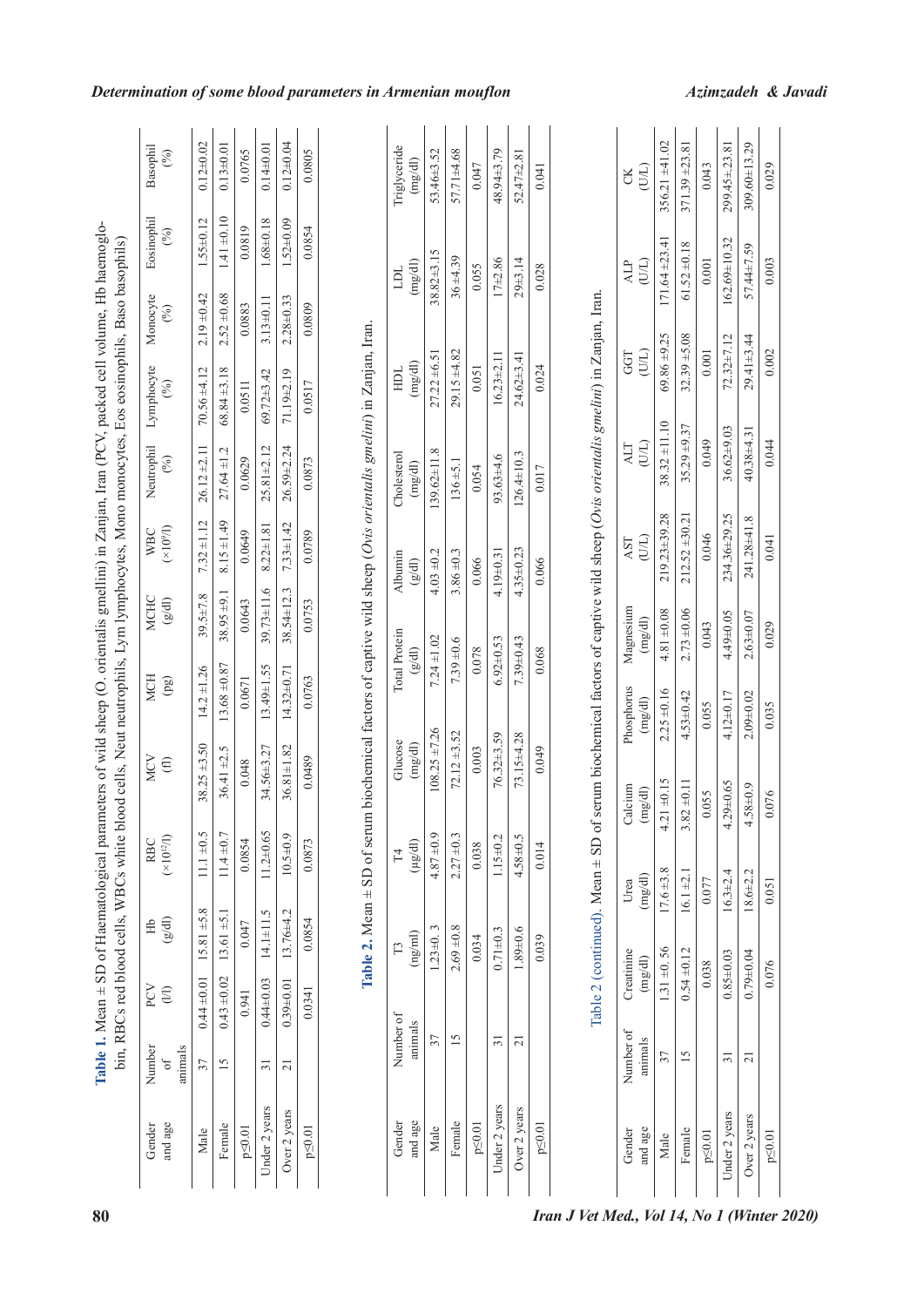tistically significant alterations were denoted between sex and age.

Comprehensive reference values were eters in Armenian mouflon. For calculation detected for extensive biochemical paramparametric procedures were used in biology of reference values, parametric and nonscience (Borjesson et al., 2000). In present study, nonparametric method was selected to avoid making presumptions with respect to patterns dispensation of each parameter (Solberg 1999).

According to serum biochemistry, glucose nificant increase which is in agreement with hydrate metabolism accompanied with sigconcentration as the main analyte of carbothe glucose concentration in the Iranian wild ni et al.,  $2005$  and (O orientallis musimun) sheep (O.orientallis esfehanica) (Mostagh-(Masek et al., 2009; Didara et al., 2011). In served between age, but in terms of sex, high addition, no significant alterations were oblevel of glucose was revealed in male than female. The level of glucose in domestic sheep (O. aries) and etorphine immobilized ly low  $(98 \pm 28.5)$  (McDonald et al. 1981). Nelson's desert bighorn sheep was relative-The glucose levels in the captured mouflons and after repeated handling are known to spectively) (Marco et al. 1997; Marco et al. be high  $(191.18 \pm 69.97, 145.08 \pm 1.93 \text{ re-}$ 1998). Following capture stress in mouflon and other sheep breeds, catecholamine and pears (Masek et al., 2009). Hence, this may glucocorticoid-induced hyperglycemia aphave been the case in our study as glucose elevation (108.25  $\pm$  7.26) can be attributed to glucocorticoids and catecholamines effects.

Based on sex and age, TP level in our study was found to be similar to several horn sheep, Rocky mountain bighorn sheep studies, Dall's sheep, Nelson's desert bigand domestic sheep (Pošiváková et al., 2019; McDonald et al. 1981), which is consistent with other ones in wild sheep (O. orientalis esphahanica) (Mostaghni et al., 2005) and (O.orientalis musimun) (Masek et al., 2009). According to age and sex, Alb level is in accordance with McDonald et al.'s (1981) study in Nelson's desert bighorn, wild sheep (O. orientalis isphahanica) (Mostaghni et al., 2005) and (O.orientalis musimun) (Didara et  $al., 2011$ .

In present study significant increase was shown in creatinine levels in male mouflons than female ones and no significant changes in urea concentration were revealed either in sex or age. Low concentration of urea was reported by Pošiváková et al. (2019) and McDonald et al. (1981) for O. canadensis and Nelson's bighorn sheep respectively. It is well known that, creatinine elevation occurs during high muscular activity after capture. In addition, high level of urea and echolamines-induced kidney vasospasm and creatinine occur during capture due to catmuscular activity (Masek et al., 2009). On the other hand, high creatinine value, likely without renal damage, has been reported by Cattet et al. (2003). In our study, creatinine elevation in male mouflons can be attributed tic, peculiar to this wild sheep in Iran which either to muscular mass or breed characterisneeds more research.

In the case of thyroid hormones, low levels of  $(P<0.01)$  T3, T4 along with lipid profiles tween under 2 years than over 2 years ones. (Chol, HDL and LDL) were observed be-We could not find any information about T3 and T4 in O.orientalis.gmellini but the significant increase in T3 and T4 compared with adult ones has been reported in Tsigai lambs (Novoselec et al., 2009). Colavita et al., in 1983 demonstrated elevated T3 and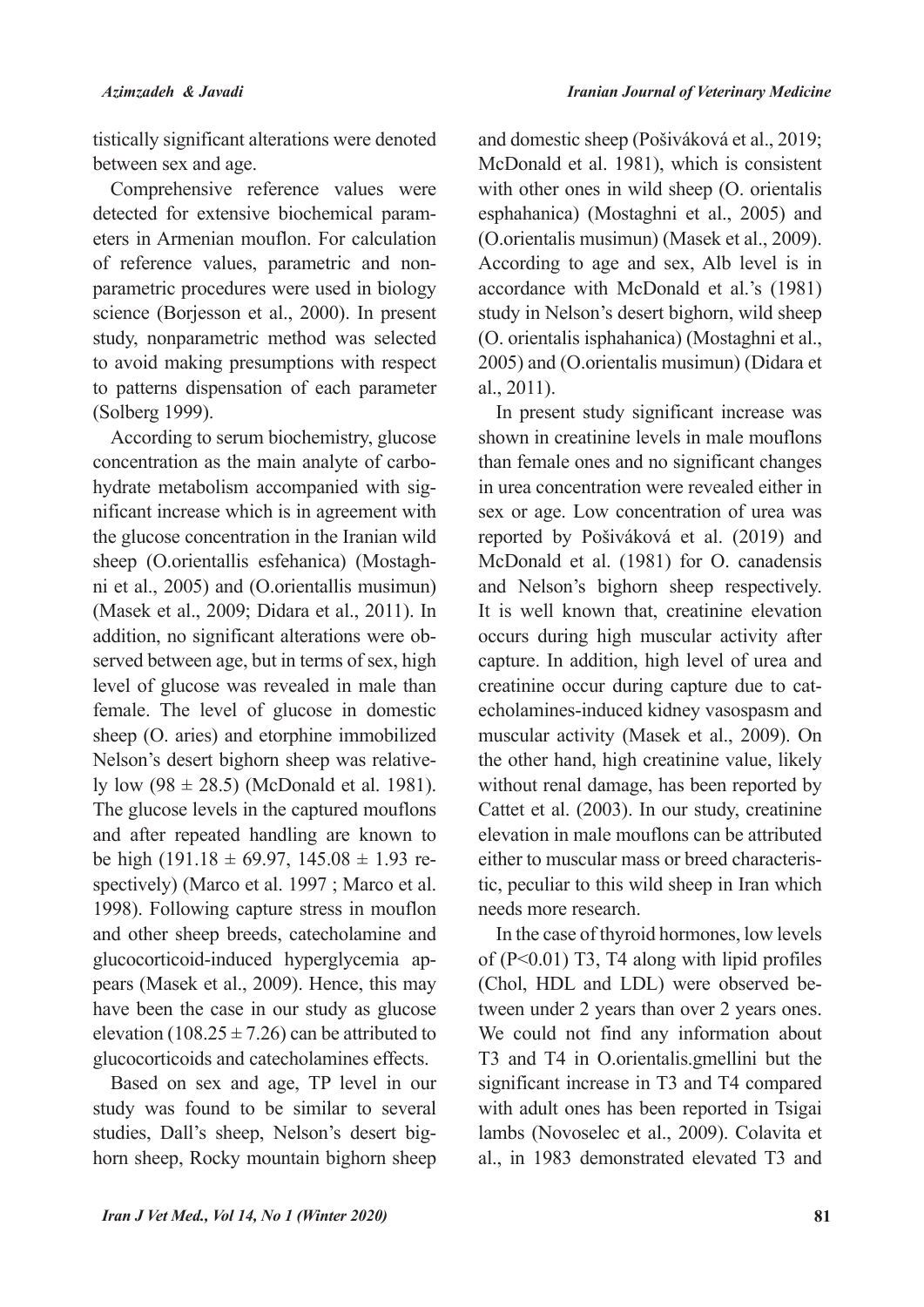T4 levels in growing goats than adults and Todini (2007) reported increased levels of T4 in lactating goats in association with late pregnancy which is not in agreement with our study. In other words, Karapehlivan in 2007 determined low levels of T3 and T4 in Tuj ewes during lactation and dry period. It is postulated that certain factors such as low concentration of iodine in the soil of region, trace elements deficiencies like selenium and/or seasonal alterations cause low levels olism are affected by thyroid hormones. T3 talis.gmellini). Lipid and lipoprotein metabof T3 and T4 in Iranian red sheep (O.orienpolysis in adipose tissue. Chol decrease due and T4 stimulate lipogenesis and elevate lito catabolic effect of liver induced by T3 and T4 has been reported by Bartly (1994). Moreover, the reverse association between hypothyroidism and total cholesterol and LDL-cholesterol has been pointed out by Santi in 2010. Different factors may have influenced this decrease, such as seasonal effects and/or hypothyroidism.

lar to those demonstrated for domestic sheep The AST and ALT alterations were simiferent capture methods (Michael et al. 1987). staghni et al., 2005), O. Canadensis with dif-(Kaneko 1989), O.orientalis esfehanica (Moand O.musimon (Didara et al., 2011).

There were not significant alterations in hanica. The CK level in our study was found dance with Mostaghni et al., 2005 in O.esfe-Ca level between all cases which is in accorto be similar with the Masek et al in 2009 and Didara et al., 2011 studies in O.musimon.

Concerning ALP and GGT, their increase was observed in male sheep than female and under 2 years than over 2 years. Masek et al., in 2009 determined high level of ALP in male mouflon than female ones and linked its elevation to various osteoblast activity

and bone growth. Borjesson et al., 2000 and Perez et al., 2003 reported increased levels of ish ibex respectively, whereas, GGT activity ALP in male desert bighorn sheep and Spanlevel in both studies did not alter between males and females. Perhaps, low levels of T3 and T4 and/or peculiar conditions involve in ALP and GGT enhancement. Higher mean values of Mg were determined than the age and sex. It was also higher than Ovis ammon (Marco et al. 1998). Furthermore, increased concentration of Mg has been reported by Masek et al., in 2009 in European mouflon and Spanish ibex (Perez et al. 2003).

presses on many of the obtained results of In this study, it is possible that stress imblood parameters in O.orientalis.gmellini. In line with this, stress and handling interfere in the demonstration of reference values in wild species. In a study, effects of repetitious handling upon mouflon blood parameters was performed by Marco et al. (1998) and it was resulted that acclimatization had not been achieved. Hence, despite all efforts to alleviate stress, apparent deviations of those results were determined from the accurate value. Generally, the results demonstrated that significant differences were observed in some blood values in O.orientalis.gmellini. handling handling to prone to handling The most likely explanation may be that Irauated mouflons number was approximately stress. It is worth mentioning that the evaltion for biochemical values and the fact that sufficient to authorize an acceptable definipublished literature in relation to alterations of biochemical parameters in O.orientalis sible the results of this study can be used as gmelini is of no consequence, then it is posguidance for diagnosis and research. How-<br>ever, more detailed clarification is needed for identification of other variables effects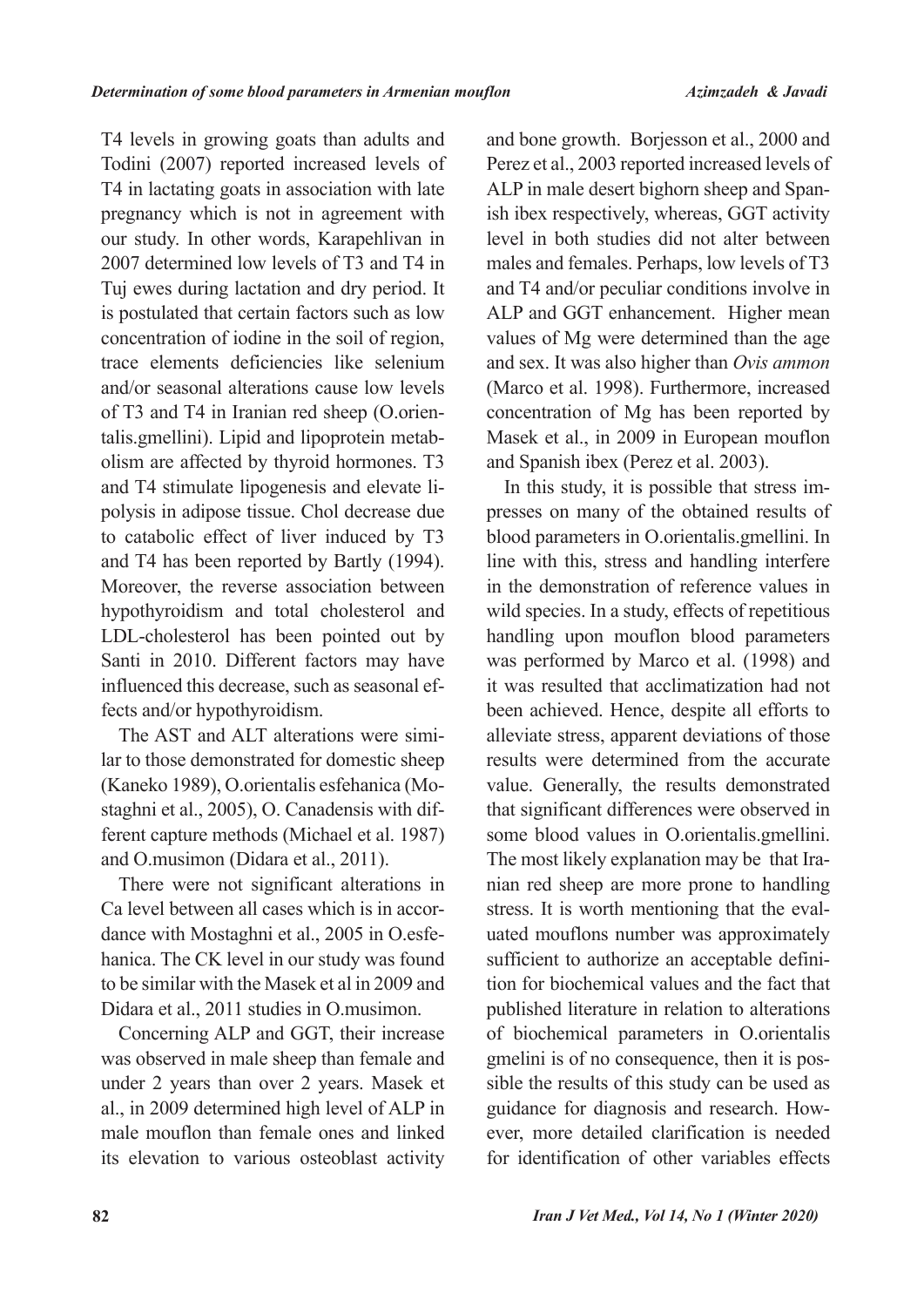on those parameters.

### **Acknowledgement**

We would like to thank the personnel of veterinary office of Zanjan province.

## **Conflict of Interest**

The authors declare that there is no con-<br>flict of interest.

### **References**

- mestic Animals, Academic Press, New York, Bartley, J.C. (1994) Clinical Biochemistry of Do-USA, p. 106-141.
- Borjesson, D.L., Christopher, M.M., Boyce, W.M. ence intervals for free-ranging desert Bighorn  $(2000)$  Biochemical and hematologic refersheep. J Wild 1 Dis. 36: 294-300. https://doi. org/10.7589/0090-3558-36.2.294 PMID: 10813611
- Cattet, M.R.L., Christison, K., Caulkett, N.A., Stenhouse, G.B. (2003) Physiologic responses ture. J Wildl Dis. 39:  $649-654$ . https://doi. of grizzly bears to different methods of caporg/10.7589/0090-3558-39.3.649 PMID: 14567227
- Colavita, G.P., Debendetti, A., Ferri, C., Lisi, C., Lucaroni, A. (1983) Blood thyroid hormone concentrations by the domestic goats: seasonal logia Sper, 49: 779-785. https://doi: 10.2298/ and age-related variations. Bollett Soc Ital Bio-AVB1106489P PMID: 6349664
- ić, I., Šperanda, M. (2011) Serum biochemical Didara, M., Florijančić, T., Šperanda, T., Boškovvalues of mouflon (Ovis orientalis musimon) according to age and sex. Eur J Wildl Res. 57: 349–353. https://doi.org/10.1007/s10344-010-0439-0
- ogy. Lea and Febiger; Philadelphia, USA, pp. Jain, N.C. (1993) Essentials of veterinary hematol- $66 - 67$
- Kaneko, J.J., Harvey, J.W., Bruss, M.L. (2008) Clinical Biochemistry of Domestic Animals, Appendix VII, 5th ed. Academic Press, San Di-<br>ego,USA.
- chemical parameters during the lactation and cayurt, R., Pancarci, S.M. (2007) Blood bio-Karapehlivan, M., Atakisi, E., Atakisi, O., Yudry period in Tuj ewes. Small Rumin Res. 73(1-3): 267-271. https://doi.org/10.1016/j.small-<br>rumres.2006.12.006
- Marco, I., Vinas, L., Velarde, R., Pastor, J., Lavin, S. (1997) Effects of capture and transport on blood parameters in free-ranging Mouflon (Ovis ammon). J Zoo Wildl Med. 28: 428-433. PMID: 9580218
- Marco, I., Vinas, L., Velarde, R., Pastor, J., Lavin, eters. Zentralbl Veterinarmed. 45: 243-253. cal, haematological and biochemical paramture in Mouflon (Ovis ammon) physiologi-S. (1998) The stress response to repeated caphttps://doi.org/10.1111/j.1439-0442.1998.  $tb00824.x$  PMID:  $9697426$
- McDonald, S.E., Paul, S.R., Bunch, T.D. (1981). son desert bighorn sheep. J Wildl Dis. 28: 131-Physiologic and haematologic values in Nel-134. https://doi.org/10.7589/0090-3558-17.1.131 PMID: 7253095
- Mašek, T., Konjević, D., Severin, K., Janicki, rum biochemistry of European mouflon (Ovis Z., Grubešić, M. (2009) Hematology and seorientalis musimon) in Croatia. Eur J Wildl Res. 55: 561–566. https://doi.org/10.1007/  $s10344-009-0276-1$
- Michael, D.K., David, A.J., Richard, K.C. (1987). Effects of capture on biological parameters in sis): evaluation of drop-net drive-net chemical *free-ranging Bighorn sheep (Ovis canaden*immobilization and the net-gun. J Wildl Dis. 23: 641–651. https://doi.org/10.7589/0090-3558-23.4.641 PMID: 3682091
- Mostaghni, K., Badiei K. (2005) Haematology and serum biochemistry of captive wild sheep (Ovis orientalis esphahanica) in Iran. Comp Clin Pathol. 13: 158-161. https://doi.org/10.1007/  $s00580-004-0526-2$
- Novoselec, J, Antunović, Z., Šperanda, M., Steiner, Z., Šperanda, T. (2009) Changes of thyroid hormones concentration in blood of sheep depending on age and reproductive sta-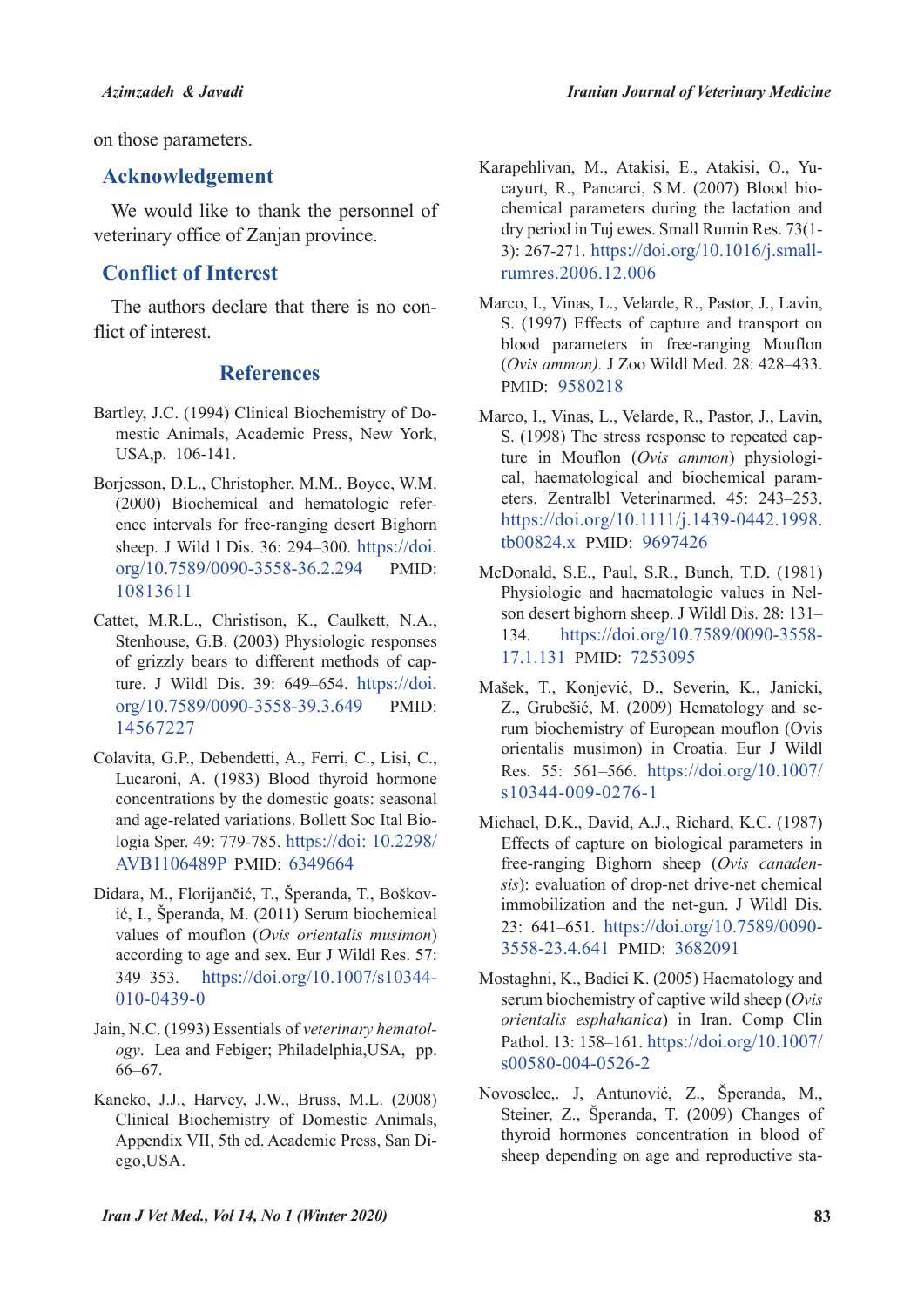tus. Ital J Anim Sci. 8: 208-210. https://doi.  $org/10.4081/ijas.2009.s3.208$ 

- ations. Biochem Med. 15; 26(1):  $5-11$ . https:// tus, recent developments and future consider-Ozarda, Y. (2016). Reference intervals: current stadoi.org/10.11613/BM.2016.001 PMID: 26981015
- Perez, J.M., Gonzalez, F.J., Granados, J.E., Perez. tologic and biochemical reference intervals for M.C., Fandos, P., Soriguer, R.C. (2003) Hema-Spanish ibex. J Wildl Dis. 39: 209–215. https:// doi.org/10.7589/0090-3558-39.1.209 PMID: 12685085
- di, J., Hromada, R., (2019) The Influence of Pošiváková, T., Švajlenka, J., Pošivák, J., Pokorá-Age on the Activity of Selected Biochemical Parameters of the Mouflon (Ovis musimon *L.*) Animals (Basel). 9(5): 242. https://doi. org/10.3390/ani9050242 PMID: 31096641
- Rathwa, S.D., Vasava, A.A., Pathan, M.M., son on physiological, biochemical, hormonal, Madhira, S.P., Patel, Y.G. (2017) Effect of seaand oxidative stress parameters of indigenous sheep. Vet World. 10(6): 650-654. https:// doi.org/10.14202/vetworld.2017.650-654 PMID: 28717317
- mones, lipids and oxidative stress biomarkers Santi, A. (2010) Association between thyroid horin overt hypothyroidism. Clin Chem Lab Med. 48: 1635-1639. https://doi.org/10.1515/ CCLM.2010.309 PMID: 20704527
- Solberg, E.H. (1999) Chemometrics, statistical treatment of reference intervals. In: Burtiss CA, Ashwood ER (eds) Tietz textbook of Eur istry, 3rd edn. Saunders, Philadelphia, USA, p. J Wildl Res,  $55:561-566$  565. clinical chem-356.–336
- Todini, L. (2007) Thyroid hormones in small mental and nutritional factors. Small Rumin ruminants: Effects of endogenous, environ-Res. 68: 285-290. https://doi.org/10.1017/ S1751731107000262 PMID: 22444802
- Volmer, K., Hecht, W. (2006) Disease monitoring in European mouflon (Ovis gmelini musimon) populations by clinical blood tests aspects of epidemiology and treatment control of claw

diseases. Berl Munch Tierarztl Wochenschr. 119: 410-415. PMID: 17007468